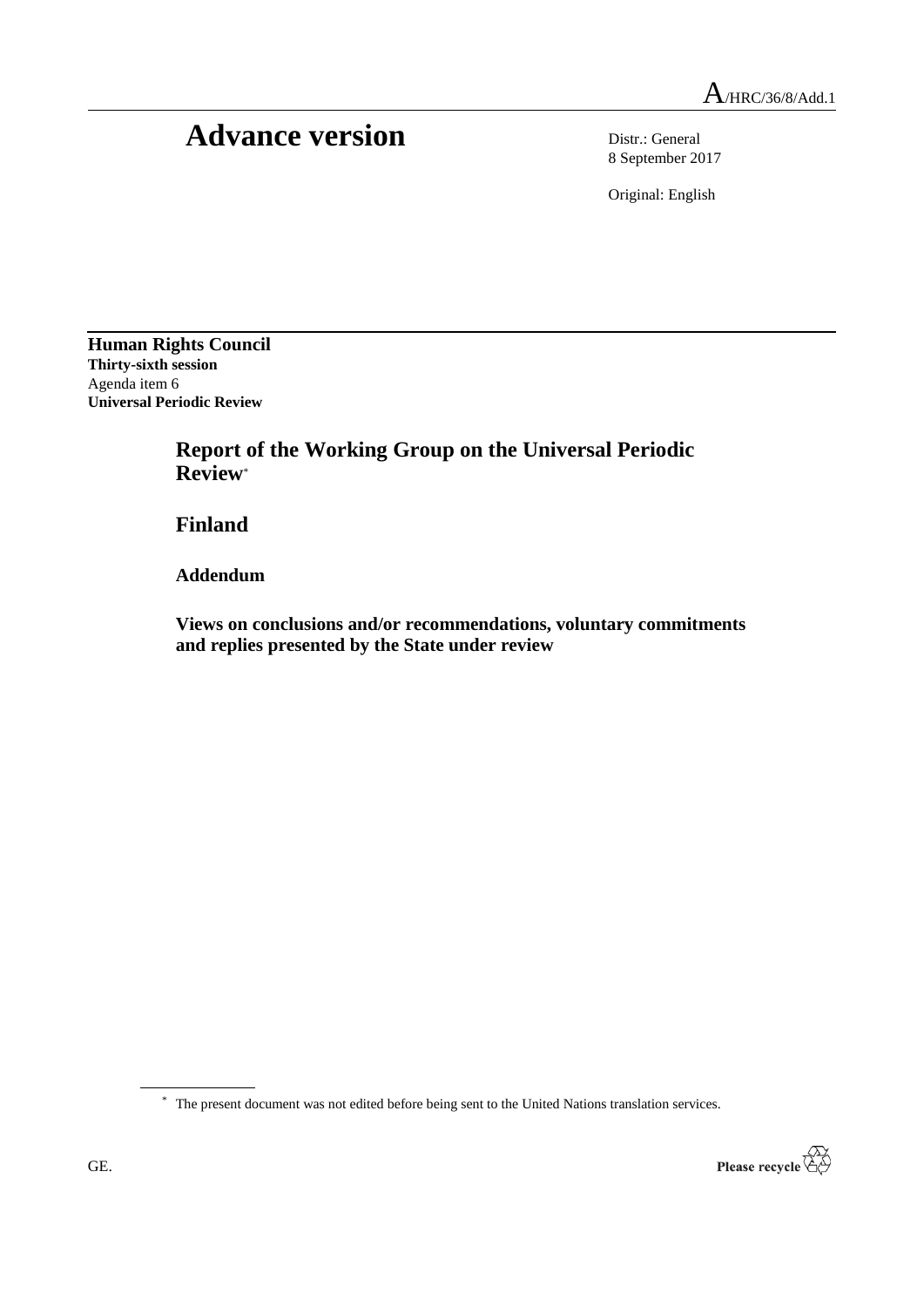1. The Government of Finland welcomes the recommendations made during its universal periodic review on 3 May 2017 and is pleased to provide the following responses, to be included in the outcome report.

# **100.1 Noted**

2. Reservation in Articles 10(2)(b) and 10(3) of the Covenant: although juvenile offenders are, as a rule, segregated from adults in Finland, it is not deemed appropriate to adopt an absolute prohibition not allowing for more flexible arrangements. The number of prisoners under 18 years of age is extremely low in Finland.

3. Reservation in Article 14(7) permits Finland to continue national legal practice whereby a criminal conviction may be reversed to the detriment of the accused person on conditions laid down by law. This is applied very rarely due to efficient criminal investigation system. However, such possibility may be necessary in some cases, especially for guaranteeing legal protection for victims of offences. Therefore Finland still deems the reservation necessary, although the application thereof will continue to be exceptional.

4. Reservation in Article 20(1) prohibiting war propaganda is based on the grounds that this obligation conflicts with the right to freedom of expression defined in Article 19.

5. Necessity of these reservations and the possibility of withdrawing them are reviewed periodically.

# **100.2–6 Noted**

6. Conditions for ratifying ICMW were assessed in 1992, 2004 and 2011. The Government concluded that ratification is not expedient. Its position remains the same.

7. Government will decide later this year whether it will further the ratification of ILO Convention No. 169.

# **100.7–11 Accepted**

8. Government is preparing the ratification of ICPED.

# **100.12 Partially accepted**

9. See comments under 100.2–6, 100.7–11, 100.14 and 100.16.

# **100.13 Accepted**

10. Finland is a party to the Rome Statute.

# **100.14 and 100.16 Noted**

11. See comments under 100.2–6.

# **100.15 Accepted**

12. Government has enabled the participation of Sámi in the ratification process of ILO Convention No.169. See also comments under 100.14 and 100.16.

# **100.17 Accepted**

13. Government uses a merit-based selection process and strives for more openness in this regard.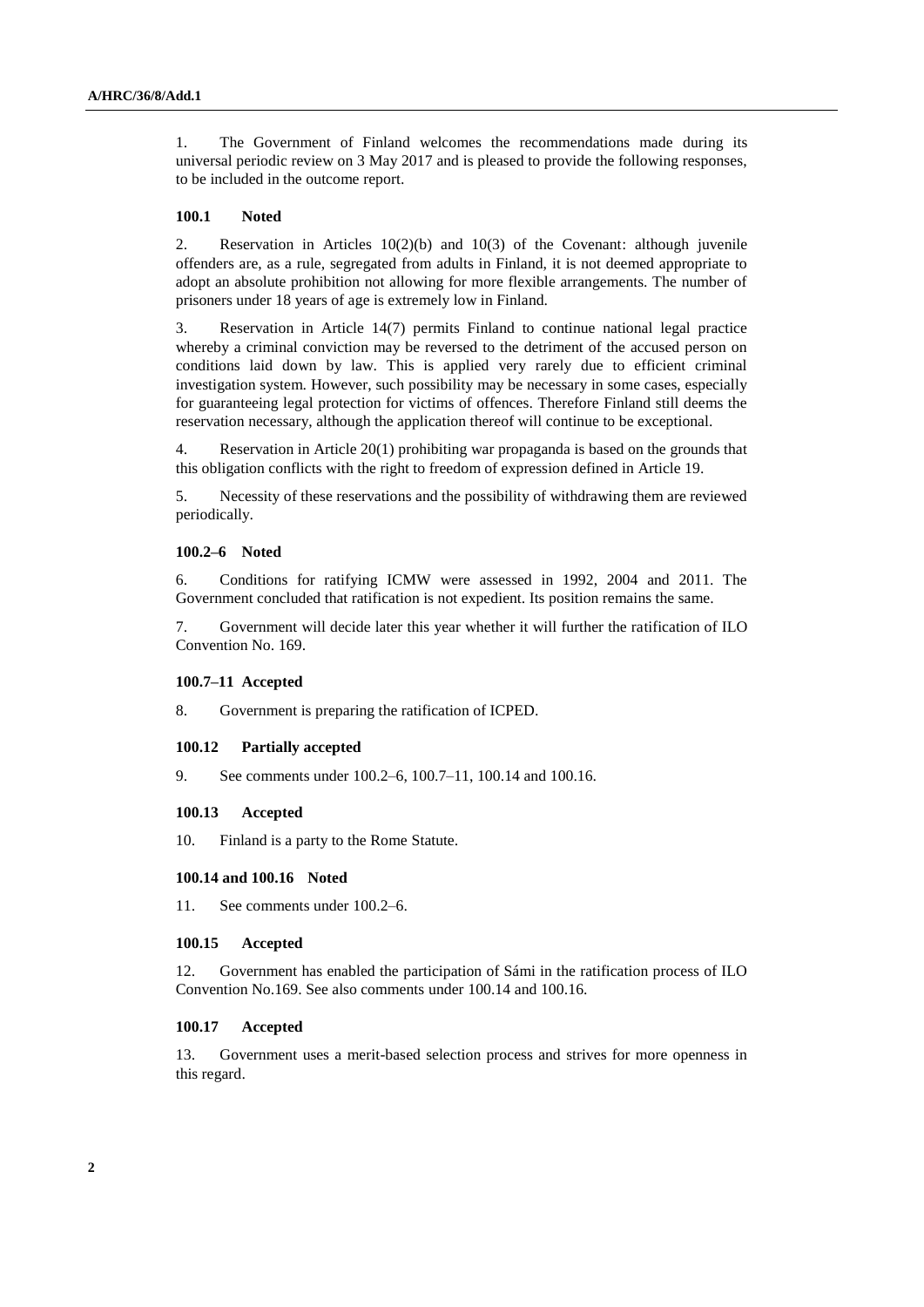# **100.18 Accepted**

14. The National Human Rights Institution (NHRI) and the Government Network of Contact Persons for Fundamental and Human Rights monitor and assess the implementation of human rights obligations and commitments.

15. Government's National Action Plan on Fundamental and Human Rights (NAPFHR) for 2017-2019 aims at improving the realisation of fundamental and human rights.

## **100.19 Accepted**

16. NAPFHR promotes public authorities' constitutional obligation to guarantee the observance of fundamental rights and liberties and human rights. Measures under NAPFHR are designed to address identified problems involving human rights.

17. See also comments under 100.18.

# **100.20–24 Accepted**

18. Legislation already fulfils the recommendations. Rape is defined as a sex offence in Chapter 20 of the Penal Code. According to this thoroughly revised Chapter, also acts performed without consent meet the criteria of rape.

# **100.25 Accepted**

19. The Gender Equality Unit coordinates Government's equality policy. A parliamentary Council for Gender Equality operates in conjunction with it. Both have appropriate resources.

20. The Ombudsman for Equality and the National Non-Discrimination and Equality Tribunal have appropriate resources which are assessed in annual State budgets.

# **100.26 Accepted**

21. See comments under 100.25. Existing institutions form a functioning whole in accordance with the Beijing Platform for Action.

# **100.27 Accepted**

22. Resources are assessed in annual State budgets.

## **100.28 Accepted**

23. NHRI is independent and autonomous. Its appropriations are granted by and included in Parliament's operating expenses within the State budget. NRHI's resources are adequate. Greater resources cannot be guaranteed.

# **100.29 Accepted**

24. Necessary information and resources have been given, including mandatory deportation tasks. Resources are assessed in annual State budgets.

# **100.30 Accepted**

25. Government cooperates with the Non-Discrimination Ombudsman in various ways to efficiently promote and raise awareness of equality, while recognizing the Ombudsman's independent and autonomous role.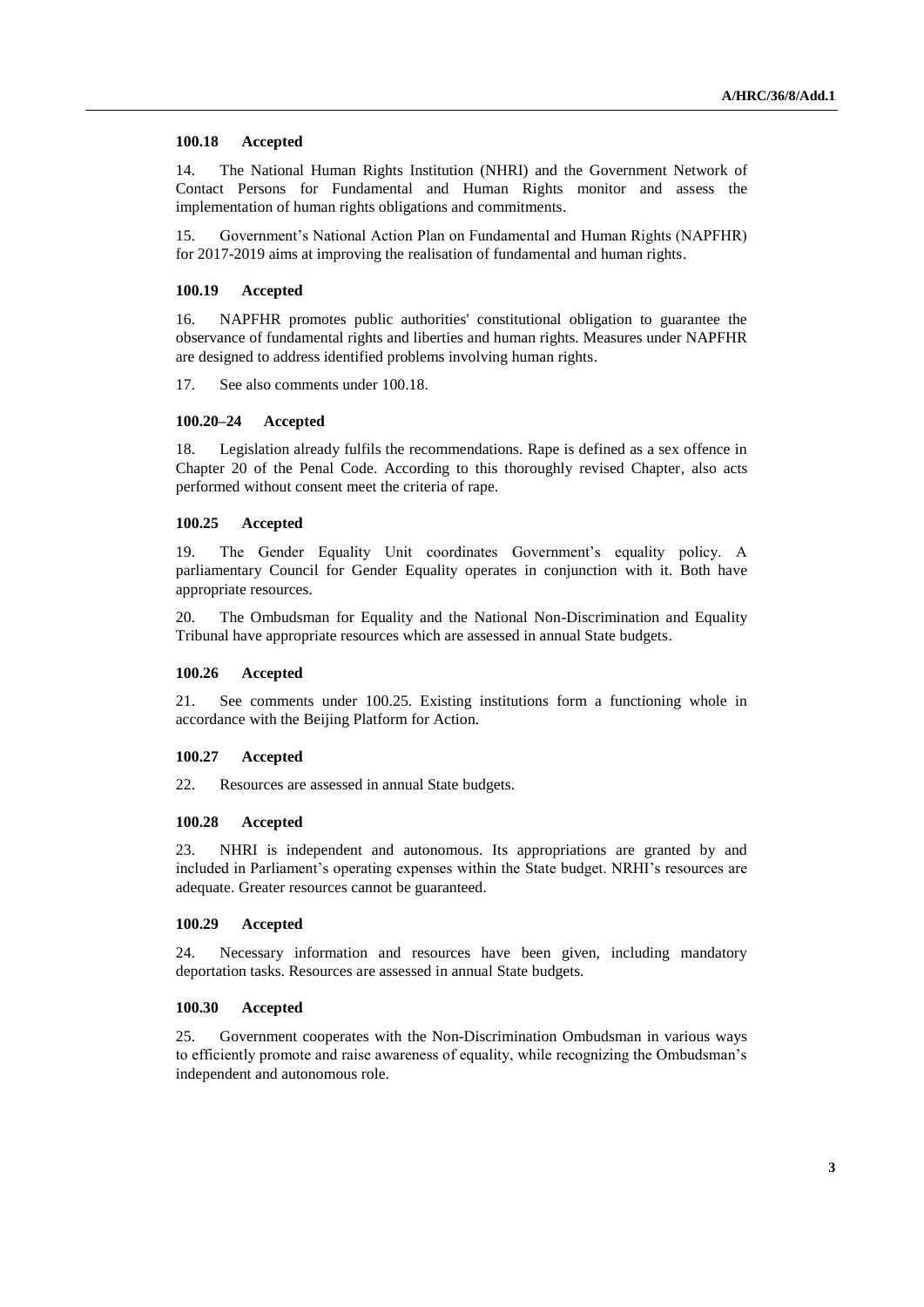## **100.31–32 Accepted**

26. Each Ministry has reserved adequate financial and human resources for implementing NAPFHR. The Ministry of Justice coordinates the monitoring of the implementation.

## **100.33-34 Accepted**

27. Education is one of the main areas in NAPFHR, and it is implemented accordingly.

28. Recommendations for developing education on democracy and human rights in teacher training were published in 2014 and implemented in 2016.

29. Supplementary training in vocational and general teacher education is conducted in cooperation with civil society.

30. New national core curricula for basic and general upper secondary education were adopted in 2016. Respect for human rights is part of general education. The core curriculum was outlined by multidisciplinary working groups supported by online consultation groups, various non-profit organisations' opinions and other feedback. This process can be seen as best-practice for many countries.

31. The Action Plan to prevent hate speech and racism and to promote social inclusion and dialogue between religions was launched in 2016.

# **100.35 Accepted**

32. Legislation already fulfils the recommendations. Finland has comprehensive criminal laws against hate crime and hate speech and legislation against discrimination. Legislation has been made stricter, for example, by passing a separate penal provision on aggravated ethnic agitation and by intensifying regulation concerning harsher penalties.

33. The implementation of these laws is enhanced through developing national monitoring of discrimination, methods for equality planning and assessment, educating key groups and developing a policy of good relations between population groups.

# **100.36–37 Accepted**

34. NAPFHR includes equality and measures are taken to address hate crime and hate speech.

35. The Act on Equality between Women and Men aims to prevent gender based discrimination, promote equality and improve women's position especially in working life.

36. Government's Action Plan for Gender Equality 2016-2019 is instrument for coordinating gender equality policy. It collates objectives and measures by which Government promotes equality.

### **100.38–43 Accepted**

37. Renewed Non-discrimination Act and Act on Equality protect against direct and indirect discrimination on all grounds. Compliance is supervised.

38. Government increases awareness and monitors accessibility of existence of legal remedies in discrimination cases.

39. See also comments under 100.36–37.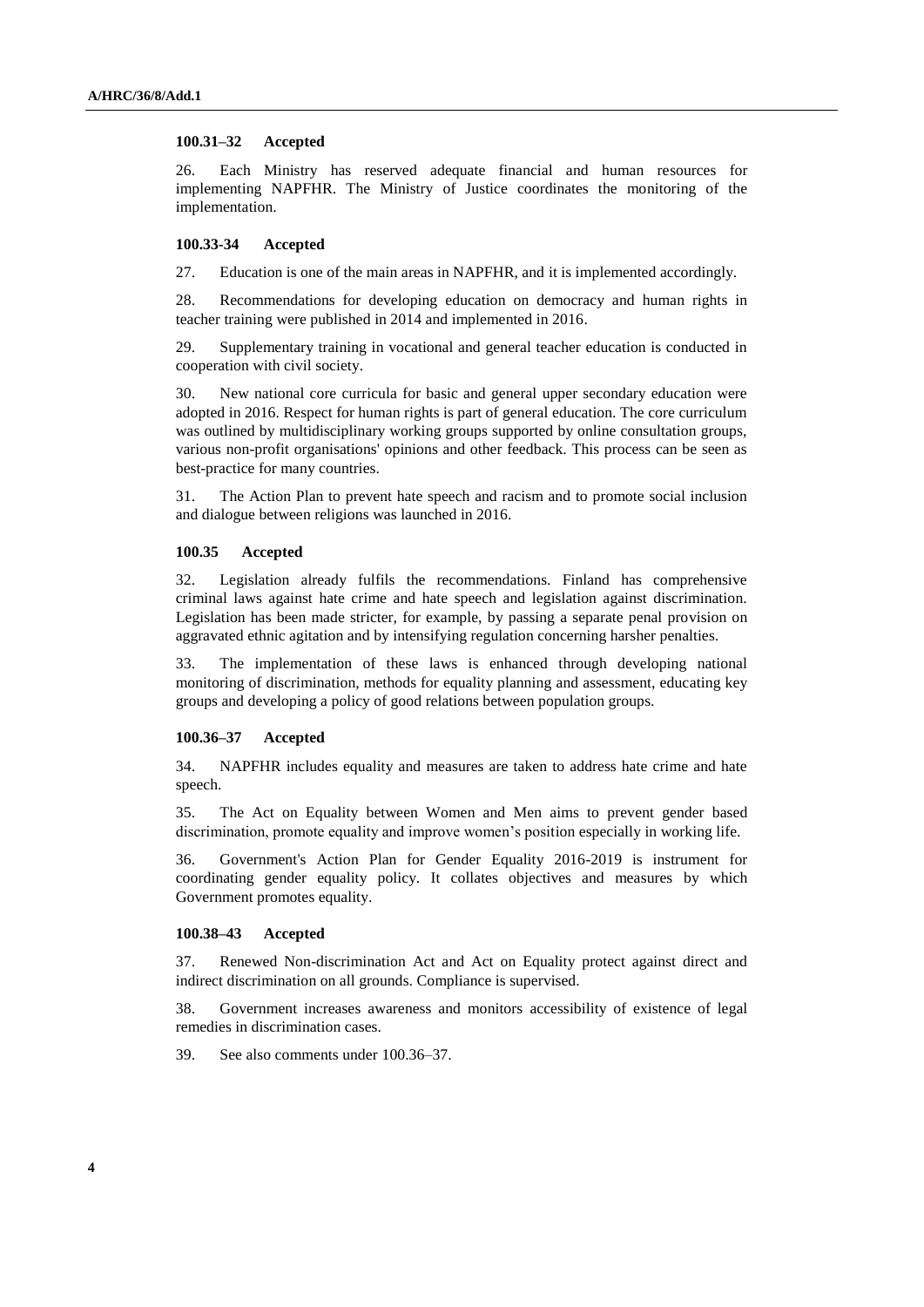## **100.44–45 Accepted**

40. Since 2015, the Act on Equality prohibits discrimination based on gender identity and expression. The Non-discrimination Act covers discrimination based on sexual orientation. Gender diversity is included in equality planning. See also comments under 100.38–43.

# **100.46–49, 100.51–53 Noted**

41. The issue has been discussed and a working group was set up to evaluate the legislation and propose any necessary amendments. However, at this stage, Government has not agreed on presenting the issue to Parliament.

# **100.50 Partially accepted**

42. The National Advisory Board on Social Welfare and Health Care Ethics (ETENE) has statutory task of discussing and giving recommendations on ethical issues concerning social welfare and healthcare. In 2016, ETENE gave position statement according to which a child has the right to define his/her own gender. The issue is being discussed with actors treating intersex individuals.

43. See also comments under 100.46–49.

#### **100.54–58 Accepted**

44. Government continues to develop policy of good population relations and supports implementation of non-discrimination legislation. See also comments under 100.35–37.

45. NPFHR addresses hate crime and hate speech.

46. The Second National Action Plan for Prevention of Violent Radicalisation and Extremism was drawn up and is implemented in broad-based cooperation with authorities, organisations and communities which have agreed on local measures to increase inclusion and safety among immigrant population.

47. Government cooperates regularly with religious and ethnic communities to gain information about issues increasing insecurity.

48. Police has been given more resources to combat hate speech and crime and to solve crimes (particular focus on Internet).

### **100.59 Noted**

49. Government will prepare a report on needs to improve efficiency in revealing and investigating hate crimes. See also comments under 100.35–37.

# **100.60–64, 100.66–72 Accepted**

50. See comments under 100.38-43.

51. Government develops monitoring of hate crimes by adopting equality and discrimination indicators.

52. NAPFHR coordinates national dialogue to implement code of conduct by the EU-Commission and certain IT firms. Also the Action Plan for combatting and coordination of hate speech and -crimes is developed with monitoring and shadow reporting system.

53. Centralised operation is established for investigating, preventing and combatting suspected hate crimes on Internet. The Police University College started special course for hate crime trainers at police departments.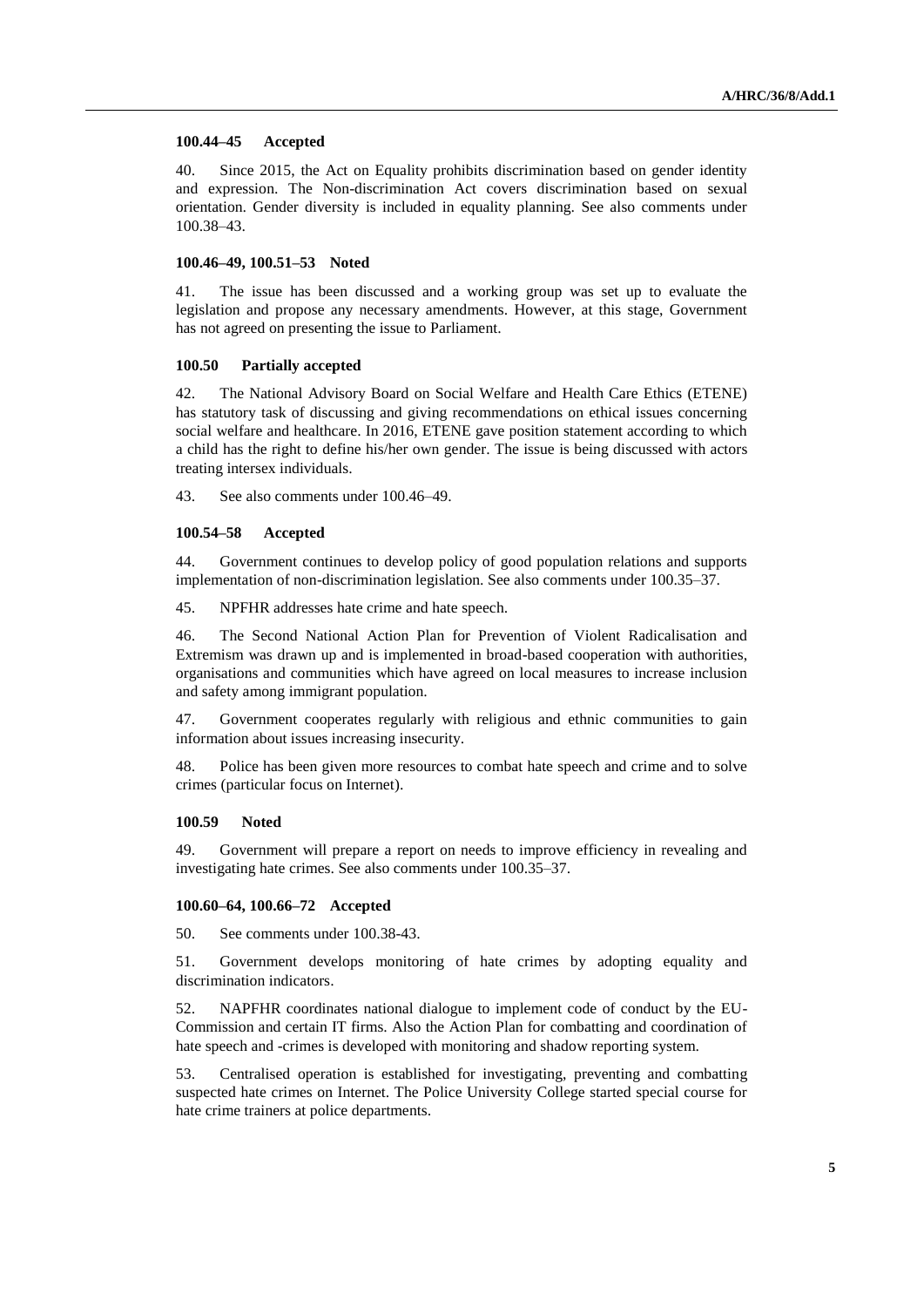### **100.65 Partially accepted**

54. Training for judicial authorities will be organized in autumn 2017. Regarding legislative amendments, see comments under 100.59.

## **100.73 Noted**

55. Authorities have zero tolerance for racism and hate speech. Virtual police officers work to prevent hate speech and attitudes spreading hatred in advance. See also comments under 100.54–58.

## **100.74 Noted**

56. Government follows up the issue as part of the implementation of the UN's Guiding Principles on Business and Human Rights on a regular basis.

## **100.75 Accepted**

57. Government follows risk factors of atrocity crimes.

## **100.76 Accepted**

58. National shelter services are secured by law and State-financed.

59. Minorities and vulnerable groups are taken into account in all shelter services.

# **100.77–83 Accepted**

60. Government's Action Plan against Human Trafficking 2016-2017 (GAPHT) covers all segments of work against human trafficking including efficient training.

61. GAPHT takes account of children's rights and best interest, particularly vulnerable situation of child victims and children of adult victims. National coordination promotes wide spectrum of measures to prevent, identify, help and protect child victims, and to investigate/ prosecute human trafficking offences.

62. GAPHT includes special measures for more efficient identification and assistance of victims of human trafficking and for monitoring and developing effectiveness of legislation.

63. Victims of human trafficking are accommodated in reception centers, rented premises or safe houses, or in supported housing according to the victim's situation.

# **100.84 Noted**

64. The aim in preparing legislation is to ensure that various service alternatives are as equal as possible. Non-military service authorities will continue to develop the system in cooperation with various authorities.

# **100.85 Accepted**

65. Government's Action Plan on Democracy Policy promotes equal participation and improves minorities and immigrants possibilities to participate in society.

66. Government actively promotes Roma women's social participation and development of political representation.

67. Finland strives to comply with Article 4 (3) of CRPD as concerns their involvement, including women with disabilities.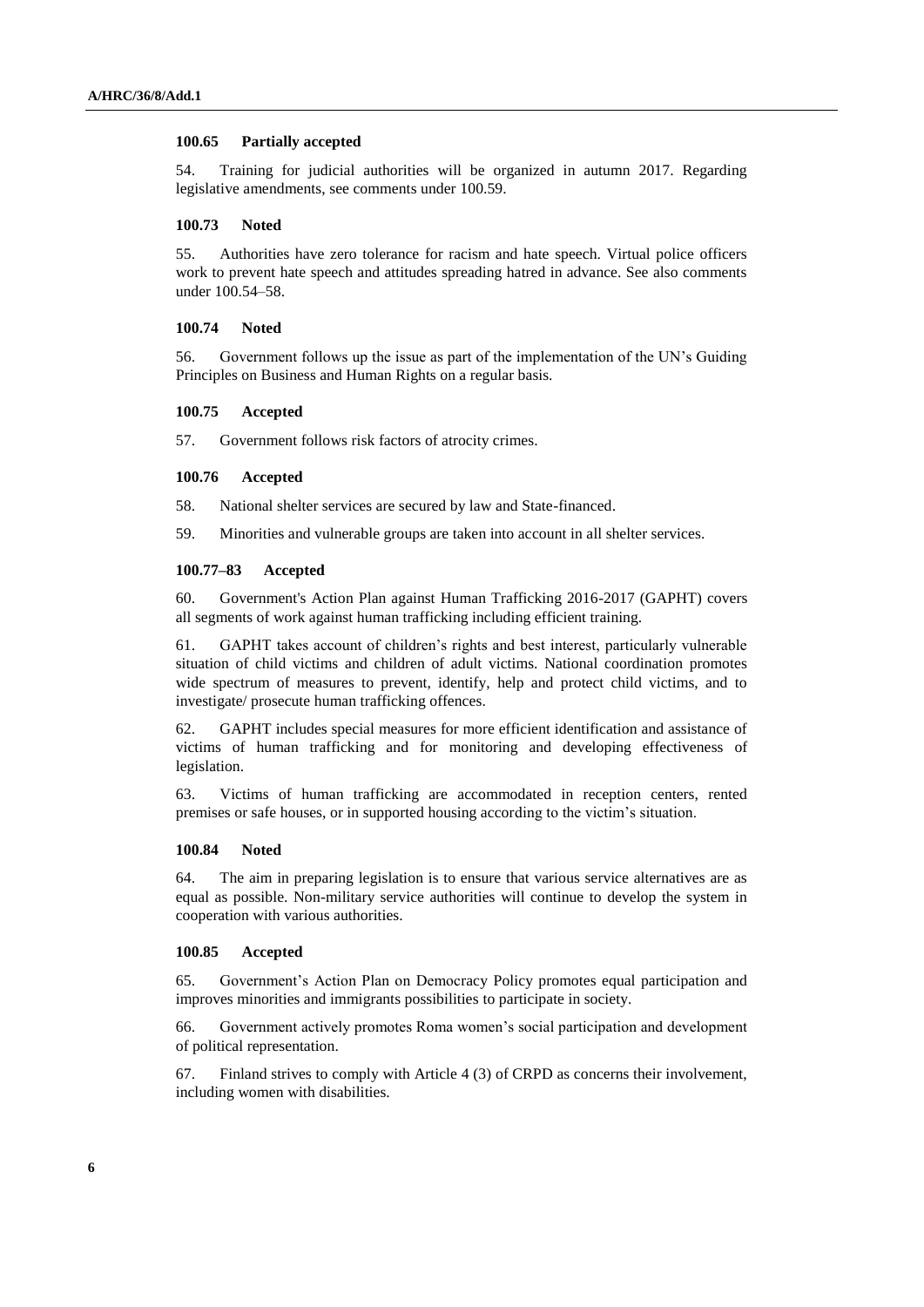# **100.86 Noted**

68. Government supports diverse families.

## **100.87 Accepted**

69. Children's rights are at core of the Government programme in reforming child and family services. It focuses on better identification of particularly vulnerable groups and early and timely support.

# **100.88 Accepted**

70. The Equal Pay Programme 2016–2019 aims to narrow average gender pay gap and implement principle of equal pay for equal work and work of equal value.

# **100.89 Noted**

71. Gender pay gap is tackled e.g. through contract policy, workplace equality planning and combatting segregation.

# **100.90–92 Accepted**

72. Act on Equality prohibits wage discrimination and direct and indirect discrimination based on gender, pregnancy or family leave. The Ombudsman for Equality monitors the Act. Victims may claim compensation at a district court. See comments under 100.88.

#### **100.93 Noted**

73. Current legislation provides sufficient protection from discrimination.

#### **100.94 Accepted**

74. See comments under 100.19 and 100.33–34.

### **100.95 Accepted**

75. See comments under 100.36–37.

# **100.96 Accepted**

76. See comments under 100.87.

77. Need to support children with disabilities and their families is taken into account in legislation and in the Government Integration Programme.

# **100.97 Accepted**

78. Information on intoxicants is distributed on internet and social media. General and targeted information is provided in schools/ youth work/ organisations.

#### **100.98–99 Accepted**

79. See comments under 100.36–37, 100.77–83 and 100.90–92.

# **100.100–108, 100.112–113, 100.115–117, 100.119-123 Accepted**

80. Finland has ratified the Istanbul Convention. A Committee, required by the Convention is preparing an implementation plan.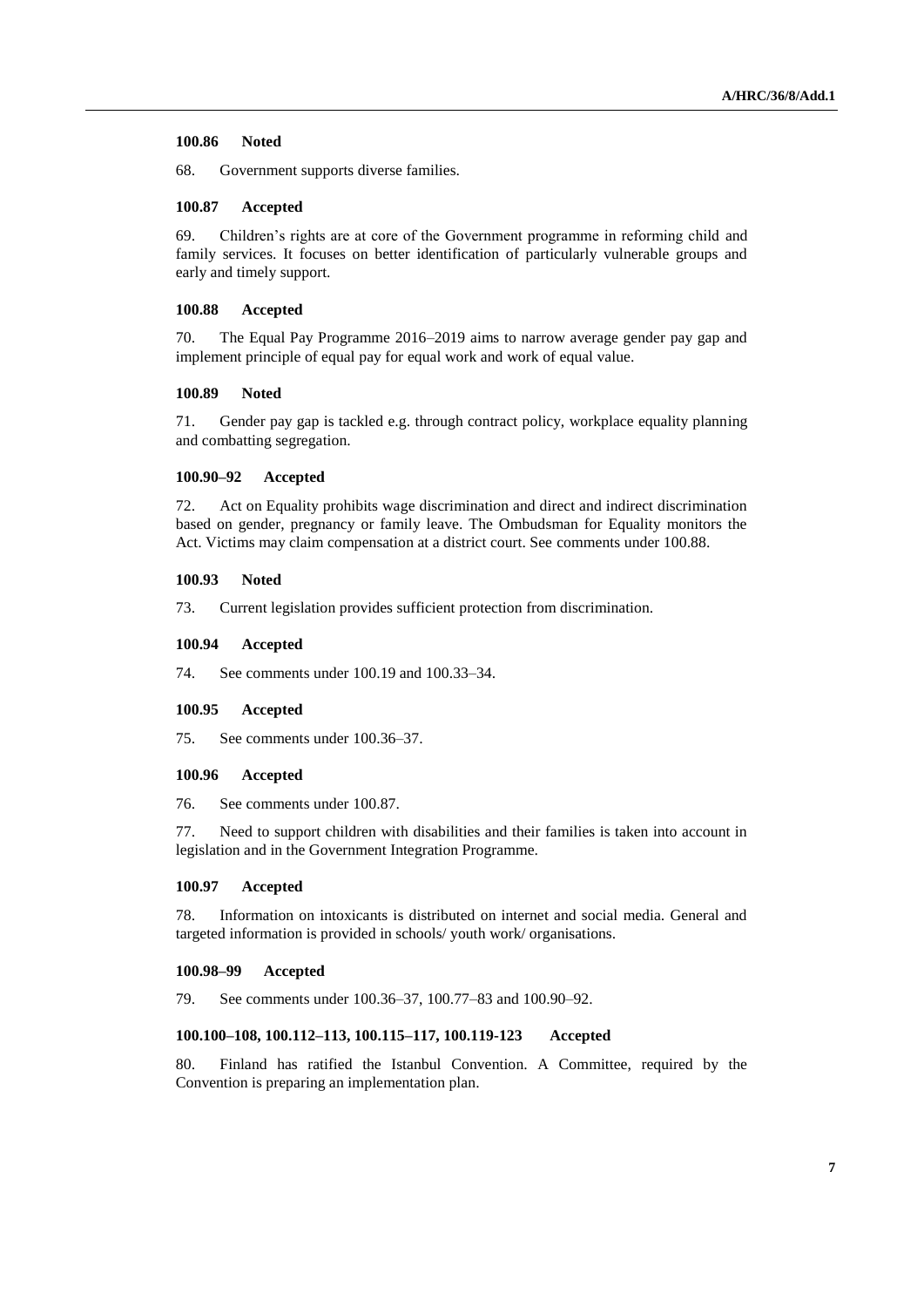81. Guidelines are published on uniform care for sexual crime victims. Pilot project provides acute medical and forensic examinations, psychosocial support and referral to further care.

82. State-funded 24/7 helpline for victims of domestic violence has been established.

83. Cooperation model between different authorities has been developed to protect children from violence.

84. NGOs play a big role in combatting violence against women.

85. See also comments under 100.36–37, 100.76, 100.77–83 and 100.90–92.

### **100.109 Partially accepted**

86. Efforts to increase funding include crime victim fees collected from offenders to support on-call services for crime victims. An additional appropriation was granted in 2017 to spread information and improve services, especially for victims in vulnerable situations. To increase the number of shelters and ensure their functioning, Government has decided to increase funding for shelters so that it will be 19.55 million euros in 2019.

## **100.110–111 Noted**

87. Following the amendment of criminal legislation on rape in 2014, the penal scale was toughened.

## **100.114 Partially accepted**

88. See comments under 100.7–11, 100.20–24, 100.76, 100.77–83, 100.100–108, 100.109.

# **100.118 Partially accepted**

89. See comments under 100.82, 100.100–109.

# **100.124-125 Accepted**

90. See comments under 100.87, 100.96 and 100.100–108.

## **100.126–127, 100.129 Accepted**

91. Aliens Act requires special attention to be paid to child's best interest and circumstances related to child's development and health when deciding on children under 18 years. Child over 12 years must be heard.

92. A representative must be designated without a delay to a minor without a guardian and a child seeking for international/temporary protection.

93. Family members permit proceedings have been simplified in several ways.

## **100.128 Accepted**

94. Child's emergency placement is based on a decision by social welfare authorities, appealable to administrative court. The Administrative Court decides on taking child into care.

# **100.130 Noted**

95. Training on rights of the child is being provided – in future also as decided by the Judicial Training Board – and within the resources allocated.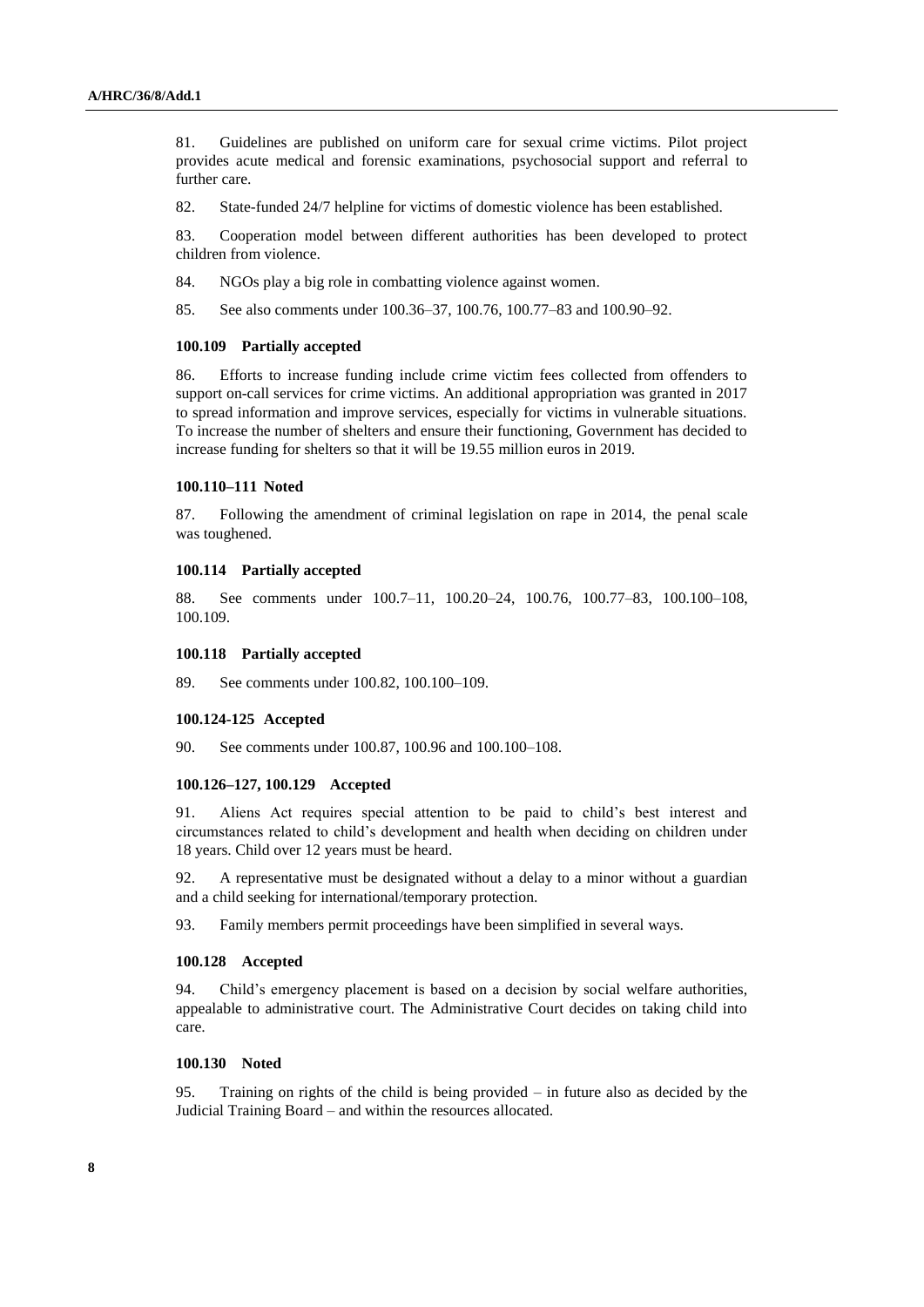## **100.131 Accepted**

96. The Action Plan to prevent corporal punishment which aimed to raise awareness is implemented. Further actions will be included, *inter alia*, in the Action Plan for injury prevention among children/youth.

## **100.132 Accepted**

97. Detention legislation was amended in 2017 and sets strict and detailed conditions for detention of unaccompanied minors which is exceptional.

98. Instead of prohibiting detention, effort is made to reduce the detention of children.

## **100.133–134 Noted**

99. The placement of a child – as all activities during his or her imprisonment – must serve the best interests of the child. The over-all wellbeing of young detainees is always assessed and taken care of. See comments under 100.1.

#### **100.135–138 Accepted**

100. Government has implemented all structures required in CRPD in an inclusive manner.

101. Non-discrimination Act protects against discrimination on the basis of disabilities and requires necessary reasonable adjustments to be made.

## **100.139–142 Accepted**

102. Non-discrimination Act protects against discrimination on the grounds of origin or other reason related to person.

103. Government promotes diversity and supports language education for minorities. There are projects aimed at developing services for national minorities such as Roma and indigenous Sámi.

104. NGOs play an important role in supplementing the authorities' activities and as cooperation partners. See also comments under 100.35, 100.54–58 and 100.60–64.

## **100.143 Accepted**

105. According to the Act on the Sámi Parliament, authorities negotiate with the Sámi Parliament on all far-reaching and important measures that may, directly and in a specific way, affect the status of Sámi as indigenous people and that concern, for instance, following matters in the Sámi homeland: community planning; management, use, leasing and assignment of state lands, conservation areas/wilderness areas; prospecting for and utilising deposits containing mining minerals; panning for gold in state lands and waters. To fulfil the obligation to negotiate, relevant authorities must reserve the Sámi Parliament an opportunity to be heard and negotiate on the matter.

### **100.144–153 Accepted**

106. NAPFHR includes measures for promoting the rights of refugees and ethnic minorities.

107. Government's Integration Programme for 2016-2019 promotes implementation of integration policy.

108. The number of asylum-seekers rose markedly in 2015. Government responded to the situation by preparing various procedures, operating models and monitoring programme in